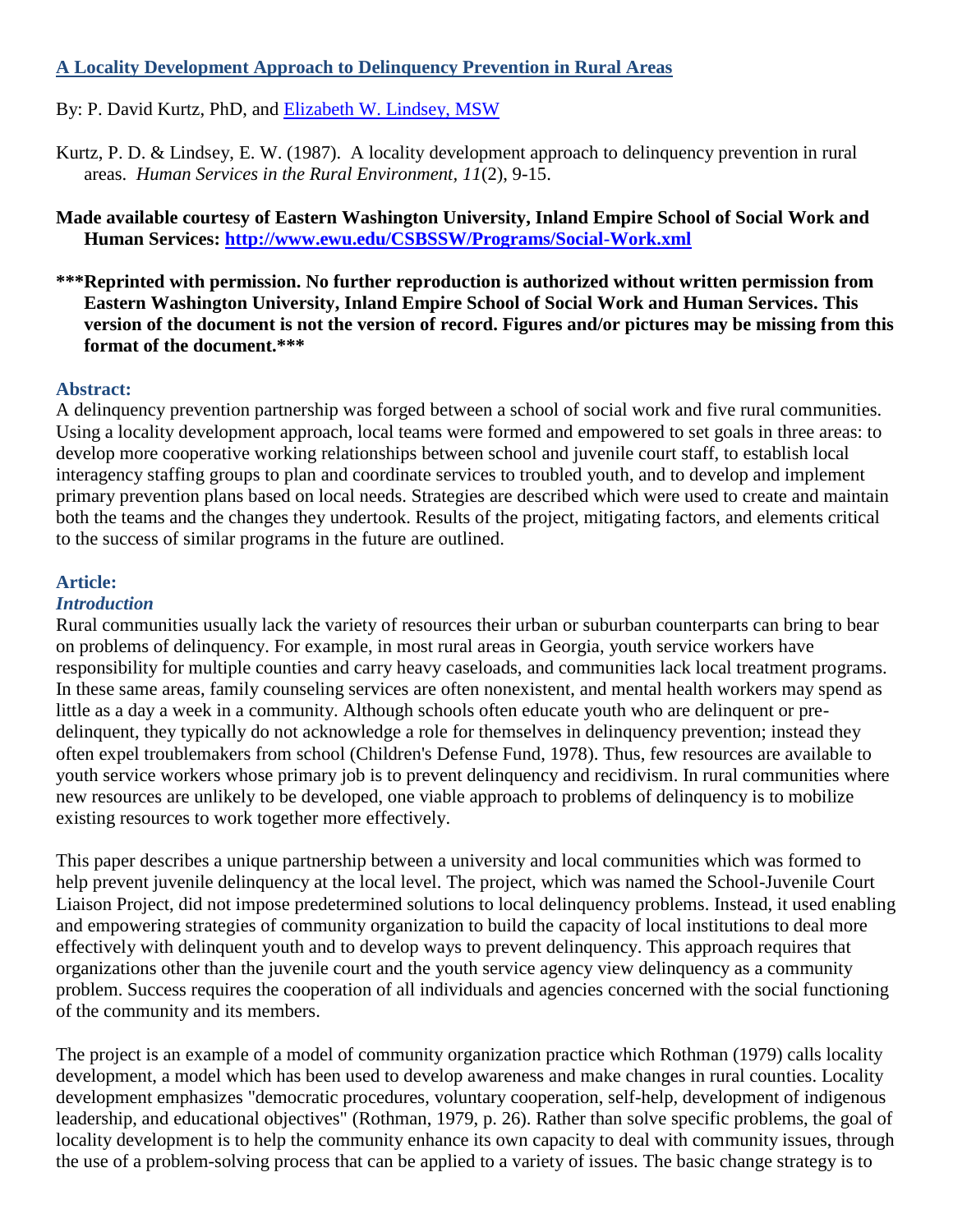involve a cross section of people in the process of identifying and solving problems.

#### **Initiation of the Project**

In 1983 a state-wide conference was held in Georgia titled "Justice, Education, and the Community." Participants recognized that in order to improve delinquency prevention and early intervention programs, increased cooperation and communication among various agencies were needed. The relationship between local schools and juvenile courts was highlighted as being in particular need of enhanced cooperation.

As a result of the conference, a faculty member of the University of Georgia's School of Social Work wrote a grant to fund the School-Juvenile Court Liaison Project to develop more collaborative relationships between selected schools and courts. Funding to cover a portion of the cost of training workshops and salaries for staff was secured from the Georgia Governor's Council on Juvenile Justice and Delinquency Prevention. The primary focus of the project was to assist rural schools and courts to find ways to work more closely to help students who had committed delinquent or status offenses and to devise strategies to prevent delinquency.

The organizational approach to delinquency prevention is somewhat novel, but one which has gained sup-port in recent years. In the past, most delinquency prevention programs have focused on the individual, usually after a delinquent act has been committed. However, in their review of the delinquency prevention literature between 1965 and 1974, Wright and Dixon (1977) found few evaluative studies that documented the efficacy of various delinquency treatment and prevention programs. Johnson, Bird, and Little (1979), in their "critical review of contemporary explanations of causes of delinquency and means to prevent it" (p. 92), concluded that programs focusing on selective organizational change showed the most promise for delinquency prevention. In 1984 the National Council of Juvenile and Family Court Judges cited the importance of the relationship between juvenile justice and schools in dealing with delinquency problems. The Council recommended that a "close liaison should be maintained between the courts and the schools" (National Council of Juvenile and Family Court Judges, 1984, p. 10).

These findings and recommendations, along with those of the Georgia conference, led to the development of three primary project goals:

- a) to develop linkages between schools and courts so that services to youth involved with both systems can be coordinated and early intervention rather than remedial rehabilitation services can be increased;
- b) to assist school and court personnel in reaching out to other human service agencies to develop a community-wide system of service coordination for young people;

c) to enable school and court personnel to address youth-related community problems with preventive rather than reactive approaches. (Kurtz and Lindsey, 1986, p. 10).

The primary strategy for achieving these goals was the development of local school and juvenile court teams ranging in size from two to five members and composed largely of school social workers and juvenile court workers. Each team engaged in local needs assessment, goal-setting, program planning, implementation, and evaluation of goals. The authors staffed the project, building the capacity of the teams by means of education and consultation. The five teams were brought together at the university for a series of four workshops held over an 18-month period of time. Team members were exposed to concepts and strategies related to schoolcourt relations, interagency councils, and delinquency prevention. Since the members of the teams lacked familiarity with the concept of prevention, it was emphasized in each workshop. Project staff supplemented the workshops with site visits and telephone consultations to provide technical and problem-solving assistance to the teams. Among the elements targeted for change by the teams were intraorganizational practices, interorganizational relationships and practices, and selected community conditions. Project staff served as catalysts, teachers, coordinators, linkers, and facilitators in helping local schools and juvenile courts build their capacity to work together more effectively.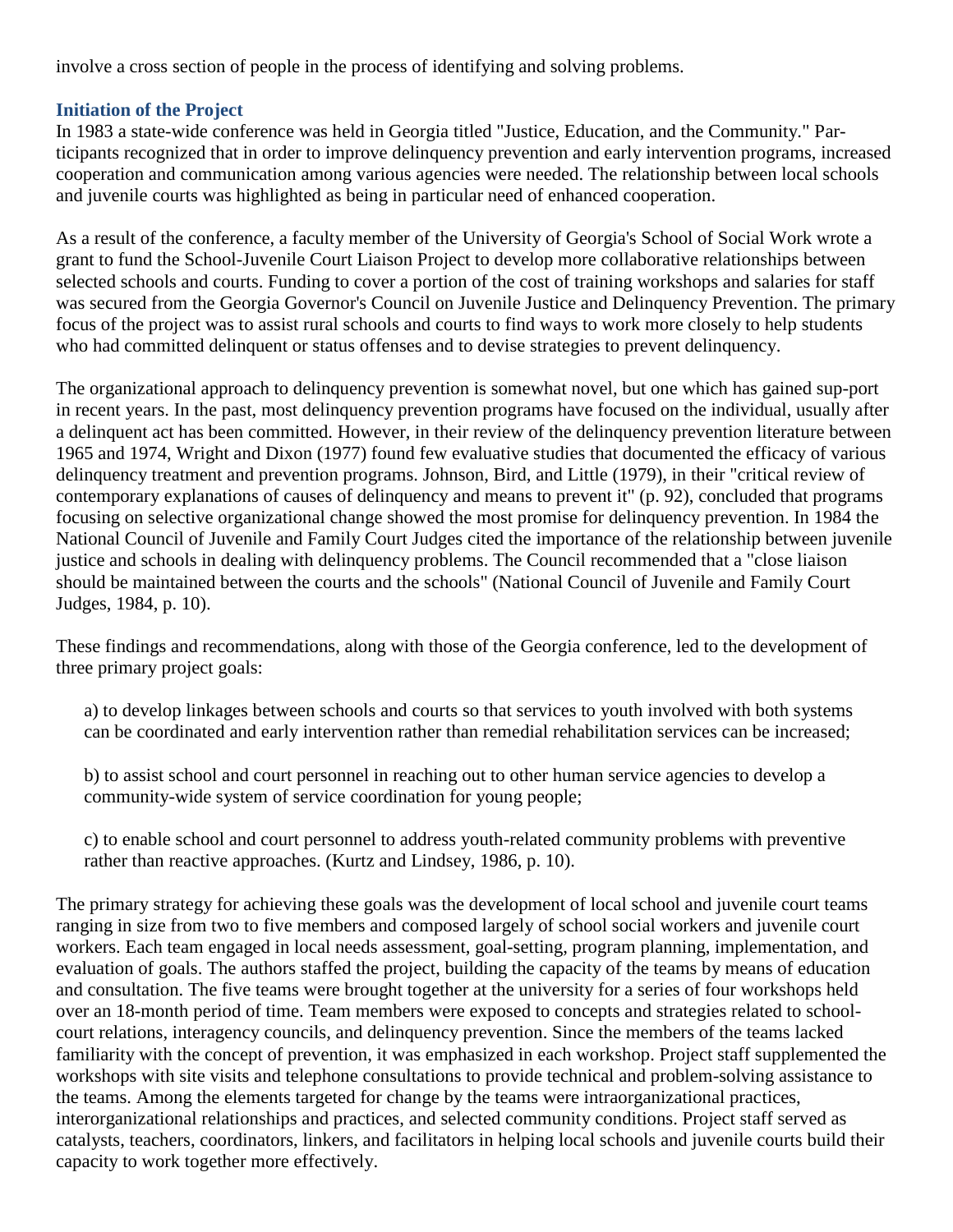#### **Selection of Target Communities**

Information about the project was sent to nonmetropolitan school systems and juvenile courts in north Georgia. Criteria for selection were established to ensure maximum opportunity for success. Only counties in which schools and courts both submitted applications were considered. Fifteen counties met this first criteria, and their applications were screened on paper to assess court and school staff perceptions of the need for the project in their county. The next step was to make on-site visits to seven rural counties. The purpose of these visits was to gauge interest, need, and support for project goals by school superintendents, juvenile court judges, and other key personnel who might be involved directly or indirectly with the project.

Five of the seven counties were selected to participate in the project. Although all of these counties were rural in nature, they varied in geography, economic base, and distance from a metropolitan area. One county (population 67,680) was located in the north Georgia mountains and had a stable and prosperous industrial base. Another rural farming county (population 19,423) in the eastern part of the state had only a very minimal industrial economic base. Two of the counties (population 49,466 and 55,434) were located in standard metropolitan areas, but were in the process of transition from their historical rural character to a new role as dormitory communities for nearby major cities. At the time the project was initiated, these counties were still fairly sparsely populated, lacked a strong local industrial or business base, and were described by local residents as rural. None of these counties included cities with more than 21,000 residents.

Literature on the implementation of effective organizational change has documented that, if changes are to become institutionalized, approval from the top and input from all levels are necessary (Greiner, 1967). Therefore, site visits were planned to include meetings with personnel from various levels of each system. These meetings gave key personnel a sense of involvement in the decision to join the project, regardless of whether they would actually serve on the school-court team. The sanction of superintendents and judges was necessary, and each was asked to sign a participation agreement. Linkages with the power structure in the school system and juvenile courts helped establish the credibility of the project and secure support for the teams' goals. Thus, the partnership was not just between the team and project staff, but between the local school and court systems and the project.

## **Creating Change**

The partnership approach was more fully developed as the project got underway. The staff of the School-Juvenile Court Liaison Project made it clear that they were offering a process, not a product. The process was a joint venture in which schools and courts would form a new entity, the school-court team; team members would work in partnership with each other and with project staff.

Rubin and Rubin (1986) assert that local control is a key element in any type of community development. In this project, local control was vested in each team, which set its own goals and developed strategies for achieving them. Since project funds were limited to paying for a portion of project staff salaries and workshop expenses, each team had to find any money needed to achieve its goals. Project staff viewed their task as empowering the teams to develop their own capacity to work together successfully to identify and resolve present and future problems.

## *Stages in Team Development*

Team building was a major emphasis in the project. Burghardt (1979) describes three stages of task-oriented group development that community organizers need to be aware of: orientation, evaluation, and control. The first stage, orientation, is the fact-finding stage when the group attempts to discover what the problem really is. It is during this stage that a group begins to define itself. Basic questions must be answered: Who will belong to the group? What problems will it confront? How will it function?

During the second stage, the evaluation stage, The group has proceeded from limited understanding of the problem . . . to an intermediate stage where people see the group as having potential value to resolve its problems but disagree on what the problem is and (more likely) on how to correct it. It is not an easy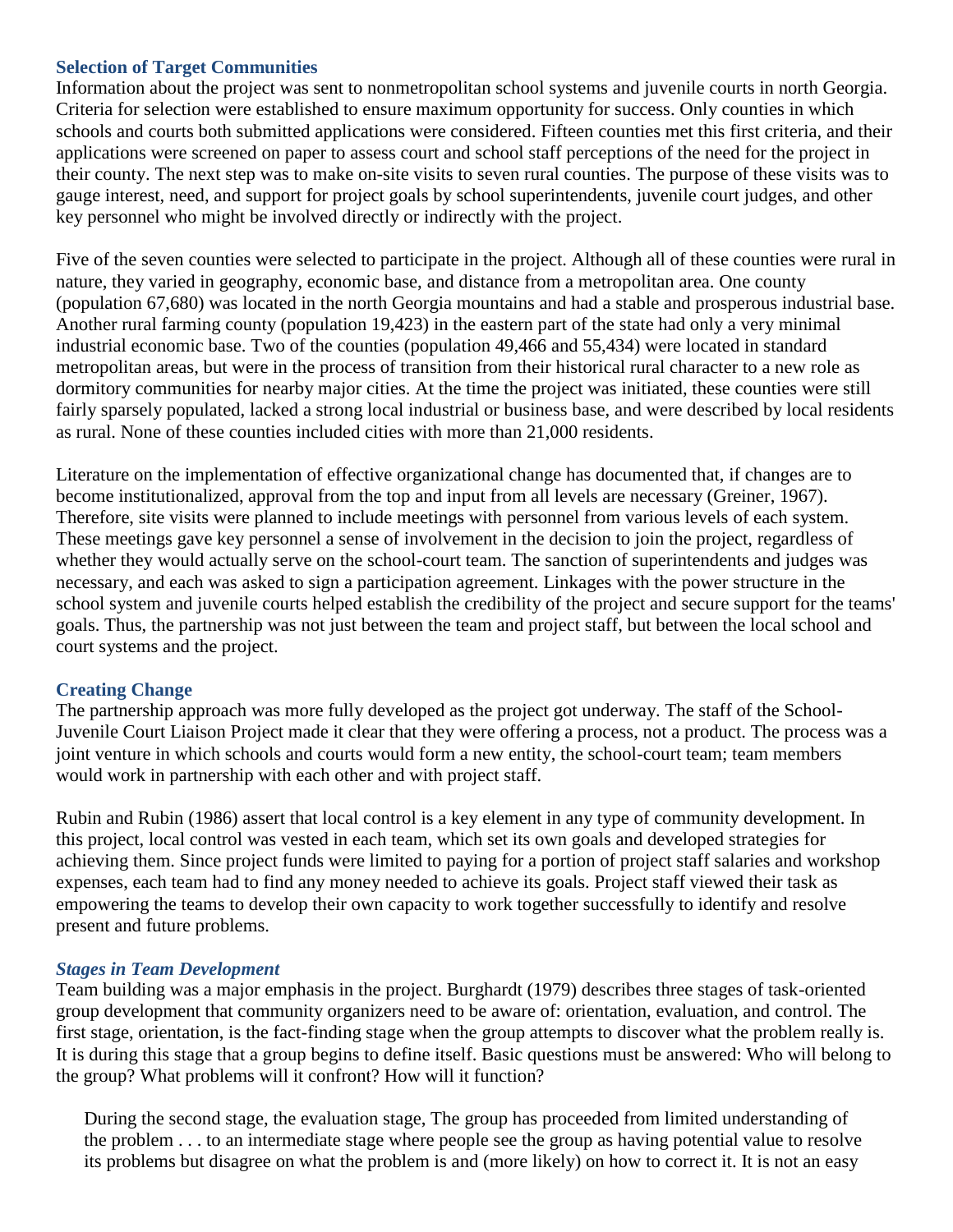time. (Burghardt, 1979, p. 117).

Socioemotional issues, such as group leadership, power, control, the value or potential of the group itself, and individual and group commitment, often underlie and interfere with task-oriented discussions during the evaluation stage.

In the final control stage, the group moves into decision-making, goal-setting, and task-implementation. It is only after the socio-emotional issues are brought to the surface and dealt with that the tasks of this stage can be accomplished effectively.

Rubin and Rubin (1986) describe four roles of the community organizer: catalyst, teacher, facilitator, and linker. As the school-court teams worked their way through the stages of team development, project staff assisted them by playing each of these roles. As catalysts during the orientation stage, project staff offered an opportunity for local school and court systems to work together in a way they had never even thought of before. In this sense, to use the words of Rubin and Rubin, the project enlarged "people's vision of what is possible" (1986, p. 45). A primary role during this stage was the linking role, since establishment of the teams created a linkage between schools and courts which, in some cases, had not existed at all before and, in other cases, had existed only informally. For example, in one county, there was open hostility between school and court personnel. Court staff were concerned that students were not being referred to court for criminal offenses which occurred on campus. School staff were afraid to refer students for fear of adverse publicity about the schools and because they believed the judge would "send kids off" to the Youth Development Center for first offenses. The project gave school and court staff an opportunity to talk about these issues and eventually to agree upon a procedure for handling them.

As facilitators, staff enabled the teams to begin one of the tasks of the orientation stage, needs assessment, in order to find out what problems really existed. Project staff designed an open-ended questionnaire for team members to use in interviewing key personnel in each system. The issues identified in this way were used by the teams in setting goals in their first workshop. Project staff served as teachers during the orientation stage by providing information to help teams assess the quality of their school-court relations, by educating them about how to organize interagency councils, and by exposing them to concepts related to primary prevention. Staff also served as teachers by creating a structure within which tens could learn to identify problems and work together cooperatively to resolve them. This was done primarily in the first two workshops and through telephone and on-site consultation.

As differences of opinion emerged over which problems should be targeted and what approaches should be used, the teams moved into the evaluation stage. The locality development model assumes that although various groups may have different perceptions, they have common interests and that differences which exist are reconcilable. Within the teams, both school and court staff were concerned about the welfare of young people; however, they had somewhat different perspectives. Members were concerned about the roles of their respective institutions, which had often worked at cross purposes in dealing with the same youth. During the evaluation stage, differences of perspective and priorities between the two systems were brought out as teams tried to develop procedures for consistent school-court cooperation. For example, school personnel tended to be concerned with maintaining order and discipline in schools and frequently found it in their best interest to suspend chronic troublemakers from school. Court staff, on the other hand, pushed hard to keep these children in school because they realized that they could get into serious trouble while they were suspended.

Variations in personalities, personal values, and interpersonal dynamics were another source of differences among team members. During the evaluation phase, the very existence of one of the teams was threatened as personality conflicts, differences in perspectives, and power struggles dominated the meetings. Project staff took on the roles of facilitator and teacher as they helped team members elucidate and resolve conflicts and modeled ways for them to resolve future differences. One session of the third workshop was devoted to the issue of conflict resolution.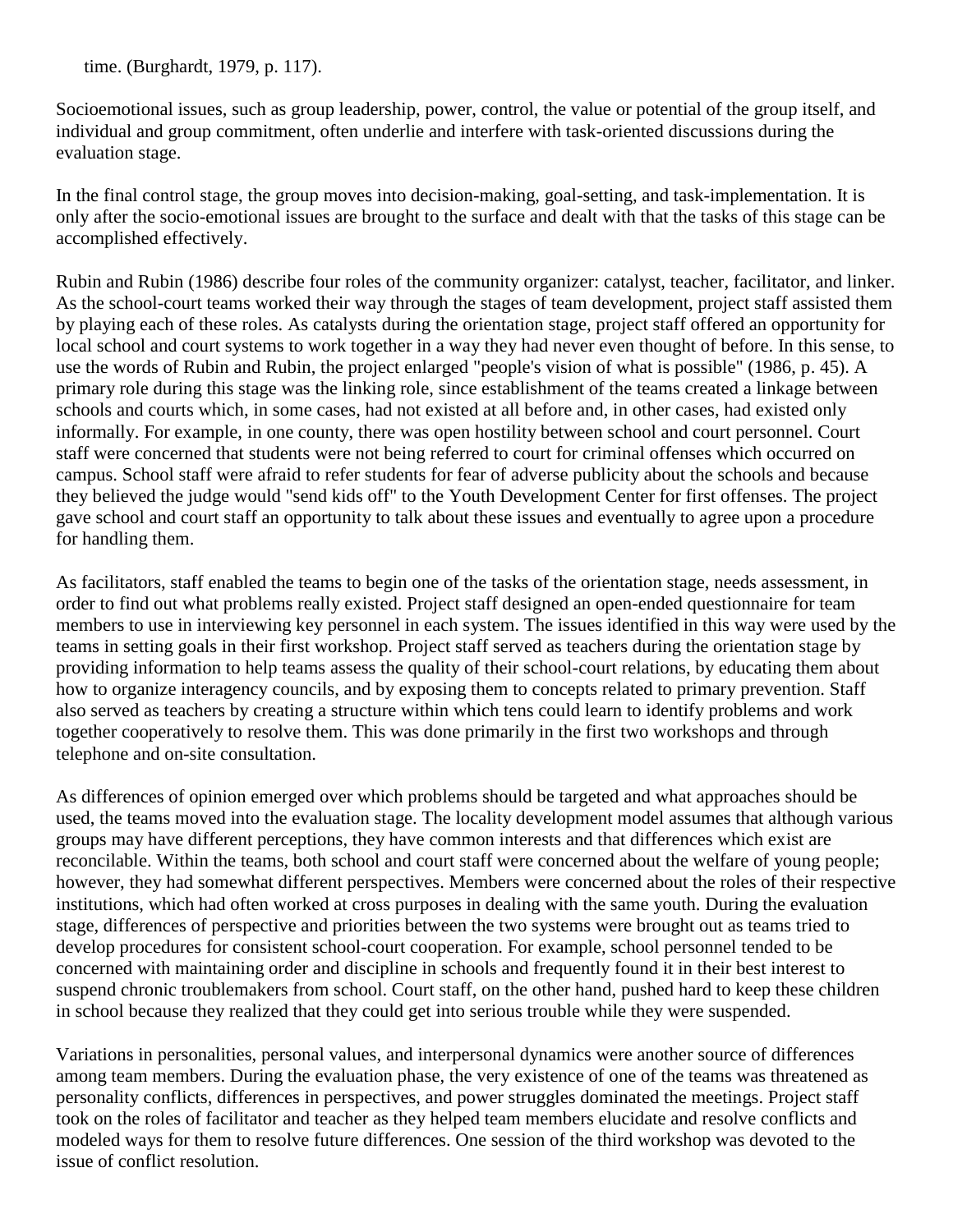During the final control stage, staff served as linkers and facilitators. Since project staff did not have expertise in the target areas of the teams' specific prevention plans, such as alcohol and drug abuse prevention and school climate improvement, they located resource persons to work individually with the teams on their prevention projects. As facilitators, project staff provided structure for the planning process in which teams became engaged. It was the teams themselves which identified specific tasks, responsible persons, and deadlines for task accomplishment. Although setting goals and developing plans at workshops was hard work, carrying out the plans back in the local communities was the most difficult task. Staff served as facilitators by providing technical assistance and encouragement to help teams follow through on their tasks. The most successful example of project staff assistance with a team in the control stage occurred in County A where the team wanted to apply for a grant to fund a school climate program. Since team members had never written a grant before, project staff helped them conceptualize their goals, decide how they planned to meet those goals, and develop a budget and work plan. Staff also gave feedback on draft proposals and linked the team up with staff from the funding agency for additional assistance.

The progression of the school-court teams through the three stages was not always linear. It was necessary to accomplish as much project intervention as possible during workshops, even when it was clear that some goals and plans were established prematurely and would have to be modified later. Throughout the project, teams were encouraged to re-evaluate their goals and plans. Consequently, they moved back from the control stage to the orientation and evaluation stages from time to time.

#### **Outcomes**

Evaluation of this project focused on two types of outcomes: the extent to which goals set by the individual teams were met and the overall increase in cooperation between schools and courts. Outcomes related to specific, unique activities undertaken by the five teams were not evaluated by project staff. Results of the project evaluation are summarized briefly here and are reported in detail elsewhere (Lindsey & Kurtz, 1987).

#### *Team Achievements*

Each team developed its own goals and plans for the three project goal areas: school-court relations, interagency councils, and delinquency prevention. The goals and plans differed according to level of need, aspiration, and difficulty. The teams themselves differed according to the competence and commitment of their members and the level of support they received from their school systems and juvenile courts. Naturally, they also differed according to the level of success they achieved. Of the five counties, two were very successful in achieving their goals and in sustaining a high measure of change once the project ended. The other three counties achieved more limited success, and it is unclear how long the changes will last. Table 1 summarizes the achievements of all five teams in each goal area.

Probably the most successful team was Team A which achieved each of its three goals. Originally both school and court staff reported good working relations, but felt there was a need for more consistent and predictable cooperation. They developed a manual to educate school personnel about the nature, function, procedures, and programs of the juvenile court (Dalton/Whitfield School-Juvenile Court Team, 1985). To prevent students from becoming involved with the juvenile court for a status offense, the manual listed specific procedures school personnel would follow prior to referring students to court for truancy. Procedures were also outlined which court staff would follow when dealing with truants who were referred to the court. The manual was sanctioned by the two school superintendents and the juvenile court judge and has been in use for two years.

Team As community already had an interagency council which staffed cases of troubled youth and their families; however, it was not operating very effectively. Four of the five team members became active, officeholding participants and helped to revitalize the council which has since expanded and continues to staff cases.

The most exciting achievement of this team was the successful implementation of a school climate improvement program. The team wrote a grant to secure funding for the program which was first piloted in two middle schools and then expanded to other middle and elementary schools. This is the only school climate program in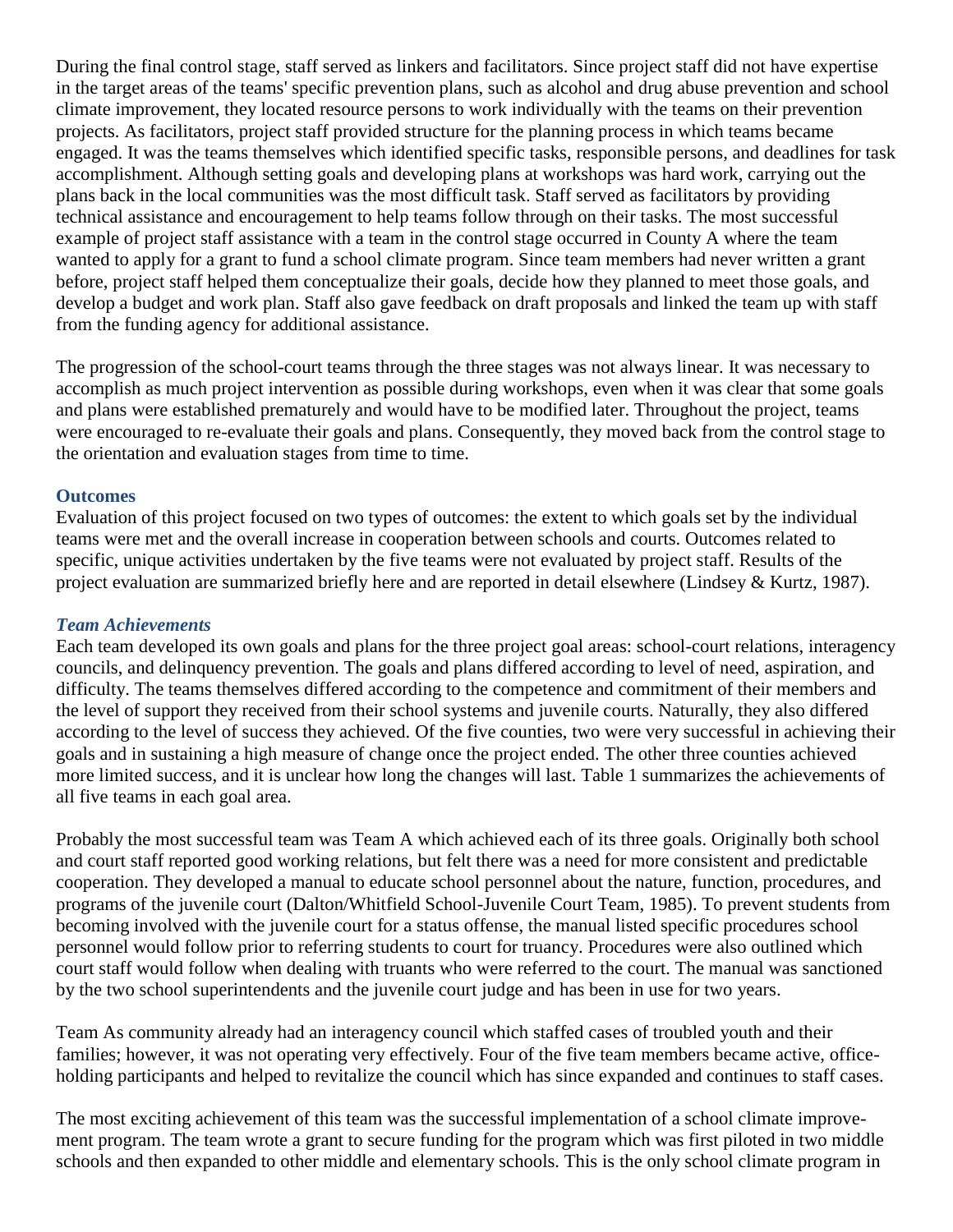Georgia based on the Colorado model (Howard, 1982) and serves as a model for other school systems throughout the state. This team was also successful in securing funding for an in-school probation officer program in one of its middle schools.

Team B was also very successful in achieving its goals. Prior to the project, school and court staff in County B rarely talked with each other, and collaboration between the two systems was even more of a rarity. In addition, the general climate in the community seemed to be one of apathy toward troubled youth. There was little cooperation among various local agencies. The court worker expressed serious doubts that either local service providers or the community at large could be mobilized to prevent youth-related problems or to deal with them more effectively.

In view of such negative conditions at the beginning, Team B created tremendous changes in its community. Rather than developing formal written procedures, Team B focused on repairing the relationship between the schools and the courts. The school felt a need for assistance with some students who were not delinquent, but who were beginning to get into trouble and who might become delinquent in the future. Team B developed a procedure whereby the school personnel could refer these pre-delinquent students and their families informally to the court worker for counseling. No petition was filed, and no official court record was kept. Since this small, rural community had very few counseling resources, the willingness of the court worker to take on this preventive role was especially valuable. By the end of the first year, none of the students referred for counseling had become officially involved with the court. Team B also worked out an agreement whereby the school system would refer students to court when they committed delinquent acts on campus.

| Table 1<br><b>Outcomes</b> |                                                                                                                                                                                                      |                                                                       |                                                                                                                                                       |
|----------------------------|------------------------------------------------------------------------------------------------------------------------------------------------------------------------------------------------------|-----------------------------------------------------------------------|-------------------------------------------------------------------------------------------------------------------------------------------------------|
| County                     | Goal $#1$<br><b>School-Court</b><br>Coordination                                                                                                                                                     | Goal $#2$<br><b>Interagency Case</b><br><b>Staffing</b>               | Goal $#3$<br><b>Prevention Program</b>                                                                                                                |
| A                          | School-Court manual<br>developed; regular case<br>conferencing begun.                                                                                                                                | Revived ailing Troubled<br>Children's Council.                        | School climate program and<br>in-school probation officer<br>programs begun.                                                                          |
| B                          | Court service worker began<br>handling informal referrals for<br>counseling from school; new<br>procedures developed to aid<br>transition of students returning<br>from Youth Development<br>Center. | Established a new interagency<br>case staffing council.               | Plan to begin substance abuse<br>prevention program in-school<br>never funded.                                                                        |
| C                          | New procedures developed<br>but not followed.                                                                                                                                                        | Case staffing group organized<br>but never began staffing cases.      | Securing recreation<br>opportunities too ambitious a<br>goal; minor success with one<br>program.                                                      |
| D                          | School social worker to<br>coordinate all referrals to<br>court.                                                                                                                                     | Interagency council already<br>existed: team members not<br>involved. | A "Peer Pal" Program to aid<br>transition to high school was<br>planned, but not<br>implemented.                                                      |
| E                          | No changes in policy or<br>procedures re school-court<br>cooperation.                                                                                                                                | Team helped establish<br>4-county case staffing council.              | Law-related education (LRE)<br>class piloted; team members<br>offered LRE course for<br>teachers; LRE never<br>integrated into regular<br>curriculum. |

Team B was extremely successful in achieving its interagency council goal. There had been no case staffing group in the county, and cooperation among agencies was poor. The court worker took major responsibility for establishing an interagency council which is now composed of more than six local agencies. The court worker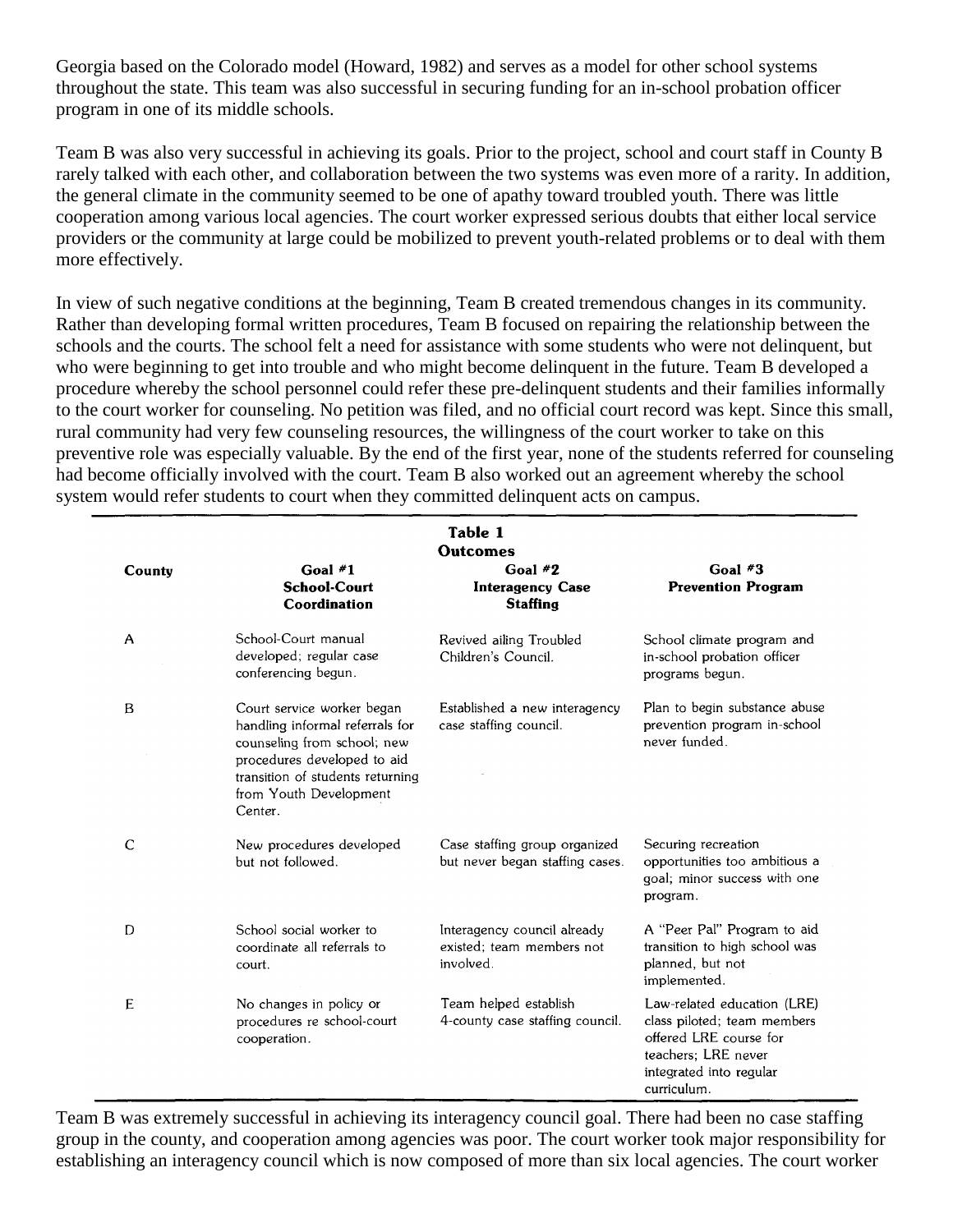served as the group's first president, and another team member was the first vice-president. The council is actively staffing cases at the present time and is branching out to take on community projects in conjunction with local church and civic groups.

Team B has not yet succeeded in achieving its prevention goal, which was to introduce an alcohol and drug abuse prevention program into the school system. A program which had been empirically validated was located,<sup>1</sup> but no funds were available to put the program into action. The team is continuing to work toward this goal, but thus far has not been successful in securing funding.

The other three teams achieved mixed results in meeting their goals (See Table 1). Certain factors mitigated against a high level of success in these three counties. These factors need to be taken into consideration if future similar projects are planned. In two communities a lack of support from judges and superintendents undermined the teams' capacity to create meaningful change. Also important was the commitment of team members. Some team members' job responsibilities and personal situations became so burdensome that they did not have time or energy to bring about change. Furthermore, some team members were not in positions within their organizations that allowed them to bring about changes. Others seemed unable or unwilling to offer the leadership necessary to create the type of changes they envisioned.

Prevention planning posed a particular difficulty for all of the teams. Members were generally unfamiliar with concepts and strategies related to primary prevention. Like most direct service workers, they were oriented toward working with people who already had problems. It was a new and unfamiliar approach for them to look at broad problems and devise preventive approaches directed toward youth who were not yet in trouble. In general, the teams were not as successful in implementing their prevention plans as they were in implementing plans in the other two areas. Mitigating factors included lack of available funds, lack of support from school systems in implementing the programs, unfamiliarity of team members with prevention concepts, changes in school administration, and, in one county, selection of a goal which was too lofty.

## *School-Court Cooperation*

Data on school-court cooperation were collected prior to project intervention and at the end of the second year of the project. The areas assessed were coordination of services, communication, and type of actions or services used to assist youth. The data came from surveys of the perceptions of key staff from the school and the court and from sample cases referred to the court by the school and other sources. Overall, in the five counties, the following significant differences were identified:

- contacts between school and court staff increased;
- school staff reported that the flow of information from the court to the school improved;
- there was an increase in coordinated service planning for students involved with the juvenile court;
- the higher levels of service coordination were associated with higher levels of school and court actions and services directed toward the students involved with the court;
- during the project, court staff seemed to become more actively involved in counseling students referred to the court by the schools;
- by the end of the project, a larger number of school actions and services were directed toward students involved with the court whether or not the school had originally referred the student;
- there was an increase in the frequency with which both school and court staff referred students involved with the court to other agencies for services;
- the percentage of the school population which was referred by the school to the juvenile court remained about the same from the beginning to the end of the project (Lindsey & Kurtz, 1987).

The above information indicates that overall the project was successful in improving the frequency with which school and court staff communicated about students involved with the court. Increased collaboration and cooperation were evidenced by the higher level of coordinated service planning.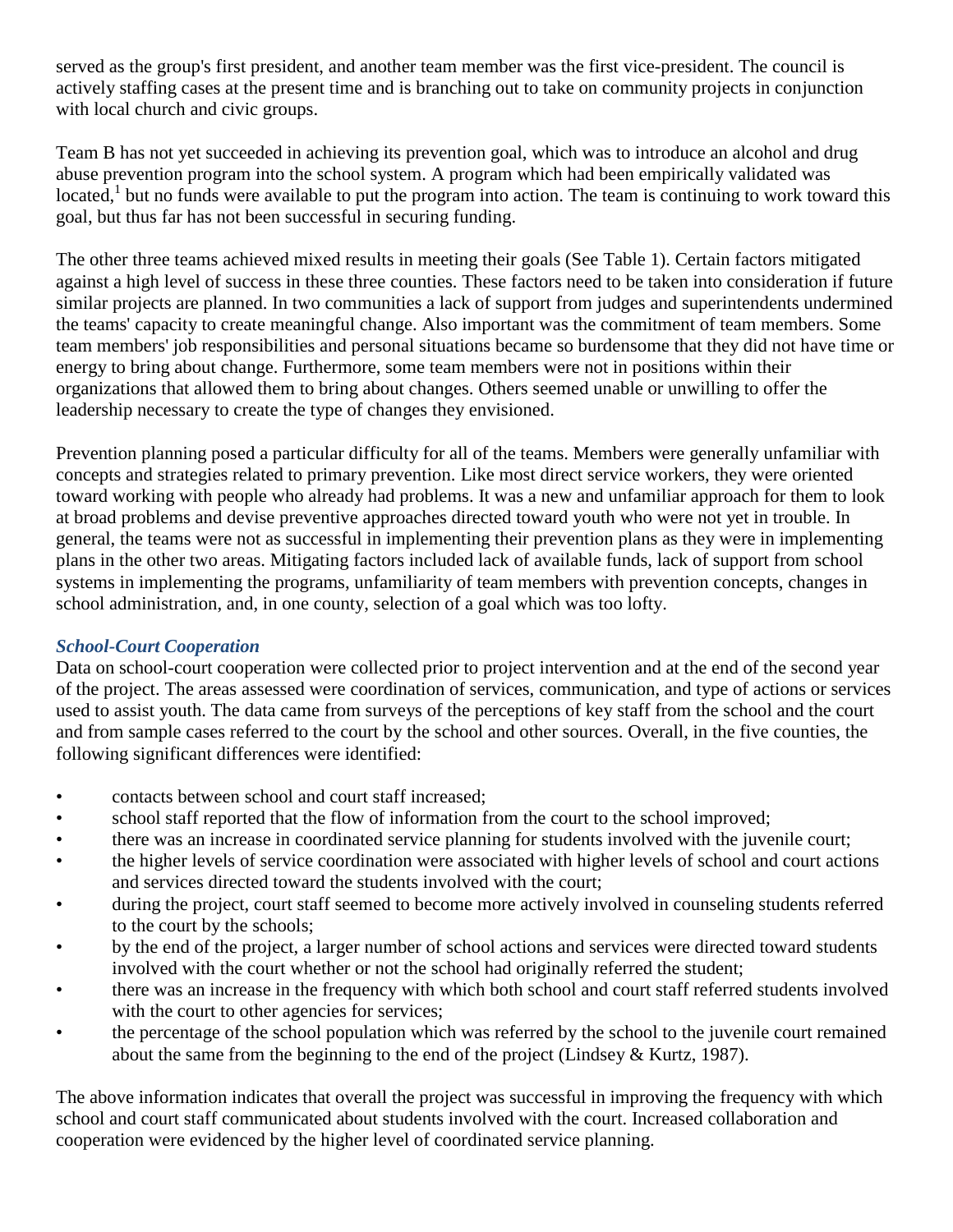# **Conclusion**

Rubin and Rubin define community development as "local empowerment through organized groups of people acting collectively to control decisions, projects, programs, and policies that affect them as a community" (1986, p. 20). Empowerment is achieved "by building individual capacity through mobilizing resources" (p. 23). The School-Juvenile Court Liaison Project mobilized the limited resources of the local community to build the capacity of school-court teams to create change in their rural communities. Project staff capitalized on available local resources by leaving control and responsibility for goal implementation with the teams and their local systems. Although staff provided assistance and suggestions, they avoided imposing their ideas on the teams. Thus, instead of being seen as experts, a role which could easily have robbed the teams of the initiative, project staff were perceived as partners with the teams. Staff sought to develop personal commitment and expertise among members and taught them a problem-solving process which can be transferred to other community or organizational problems they face in the future.

This project is currently being replicated with a new group of teams; this time several things are being done differently. First, the interest and commitment of judges and superintendents have been assessed more carefully. In the original project, the judge in County E never signed a participation agreement. As it turned out, this was not an oversight, but an indicator of his negative attitude toward the project. During the replication project, counties were not accepted without the visible sanction of both judge and superintendent as indicated by the participation agreement. Second, in the replication project, more care was taken to assure that on each team the school and court systems were both represented by members with power, influence, and access to the judge or superintendent. For school systems, this has meant fewer school social workers as team members and more administrative staff. Nevertheless, even though these changes have been made, teams continue to have difficulty in conceptualizing and implementing prevention plans. Replication project teams are still experiencing difficulty obtaining system support and funding for prevention programs. Given all the other responsibilities of schools and courts, it may be unrealistic to expect much success in this area. Perhaps prevention efforts should focus more on ways school staff can identify students with problems in early stages and offer services to them and their families prior to a need for court referral for truancy or delinquent offenses.

The true test of the project's worth as a locality development effort can be measured by the extent to which the teams have remained a viable link between schools and juvenile courts and have continued to identify and solve problems which arise. A year after the project ended, the counties in which Teams A and B were established have continued to reap the benefits of changes they brought about, especially in problem cases and interagency council work. In addition, Team As school climate improvement program is viable and expanding. However, in counties C, D, and E, the teams do not operate actively any more and participation in the project has had fewer lasting benefits than in counties A and B. In general, the teams which were truly empowered by their school and court systems, by the personal commitment of members, and by the assistance they received from project staff are the ones which developed the capacity to continue working together for the benefit of troubled youth.

## **Note:**

1 Replication of an Alcohol Model Program. This program was based on two NIAAA-selected model programs: "Here's Looking at You, Two," and "Caspar." Additional information about these programs appears in Prevention Plus: Involving Schools, Parents, and the Community in Alcohol and Drug Education by the National Institute on Alcohol Abuse and Alcoholism. (See reference list.)

## **References**

Burghardt, S. (1979). The tactical use of group structure and process in community organization. In F. Cox, J. Erlich, J. Rothman, & J. Tropman (Eds.), Strategies of community organization (pp. 113-130). Itasca, IL: Peacock.

Children's Defense Fund. (1978). Children out of school in America. Washington, DC: Children's Defense Fund of the Washington Research Project, Inc.

Dalton/Whitfield School-Juvenile Court Team. (1985). School-juvenile court procedures. Unpublished manuscript. (Available from Bobbi Butler, Whitfield County Schools, PO. Box 2167, Dalton, GA 30702, phone